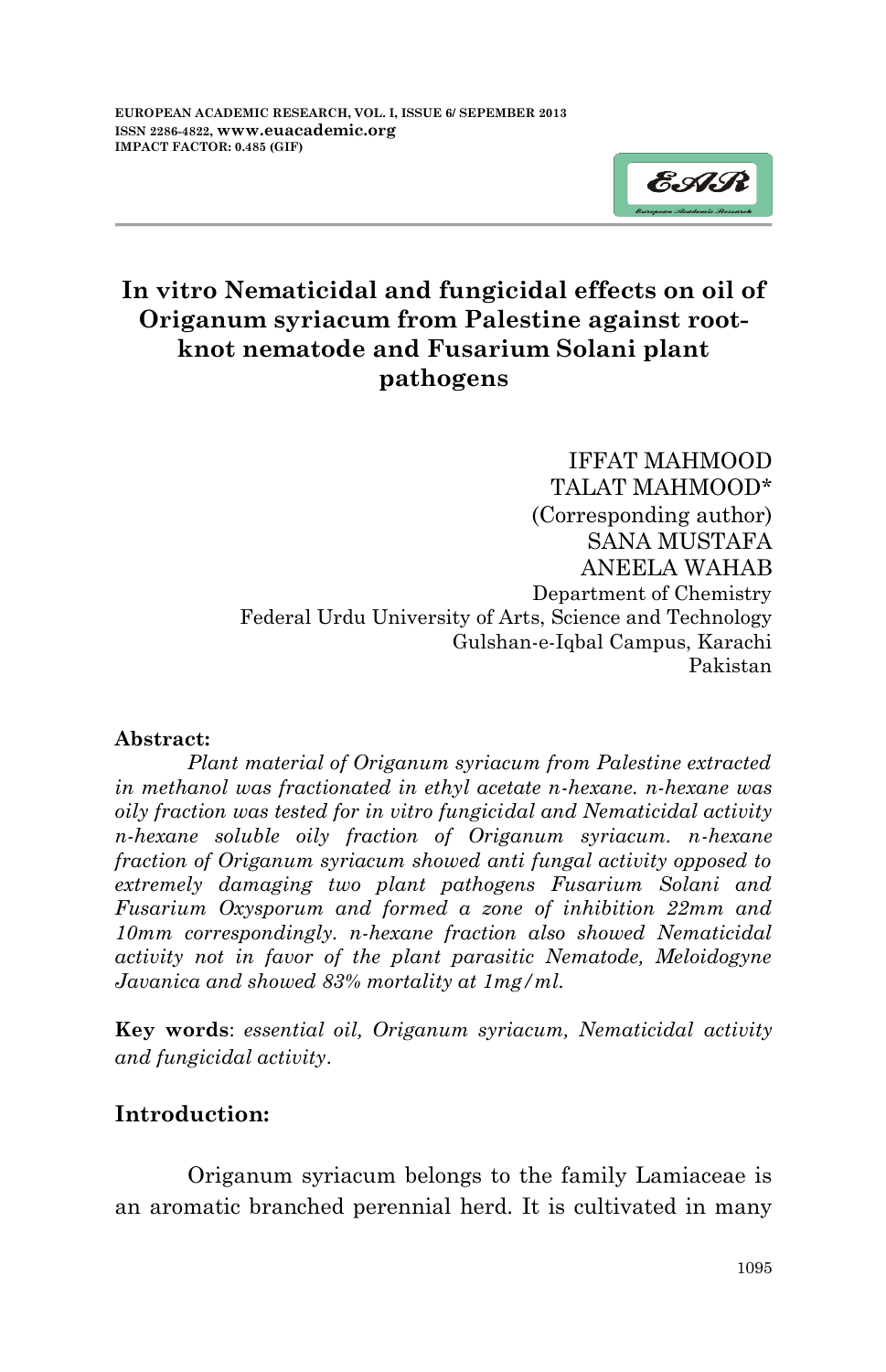places of the world. Growing wild in the Sinai Desert of Egypt (1). Constituents of essential oil of many species have been studied (2-7). In folk medicine it is used as a powerful disinfectant, flavoring, perfumery and scenting soaps (8-10).

The oil of the leaves of O. syriacum reportedly possess ovicidal (11), bioherbicidal (12), insecticides (13-14) and anti mycotic activities (15). It was reported that carvacrol and thymol represent the major constituents of the essential oil of Origanum specie (16).

### **Material and Method:**

Plant parasitic nematodes and root infecting fungi are emerging and posing a serious threat to modern agriculture. They attack root of plants, limit nutrient uptake of plants and destroy the root system of the victim which often result in loss of plant. The Genus Fusarium contains a lot of species that have been renowned for ages as being imperative plant pathogens. The association of Fusarium Oxysporum and Meloidogyne is known to increase disease severity in cotton and in tomatoes.

## **In Vitro Juvenile Mortality Test:**

The Nematicidal action of bacterial fractions was examined by a customized procedure of Myer et al (1982)(11). The 1mg/ml concentration of n-hexane fraction arranged in particular solvent. In a glass dish, 1ml of each concentration was kept for 24 hours. The aqueous suspension of nematode was added after the evaporation of solvent. The respective solvent in the watch glass served as control. After 48 hours, 10 hands picker 2<sup>nd</sup> stage Juvenile of Meloidogyne Javanica were added with 5ml of distilled water to the watch glass, each concentration have 3 replicated.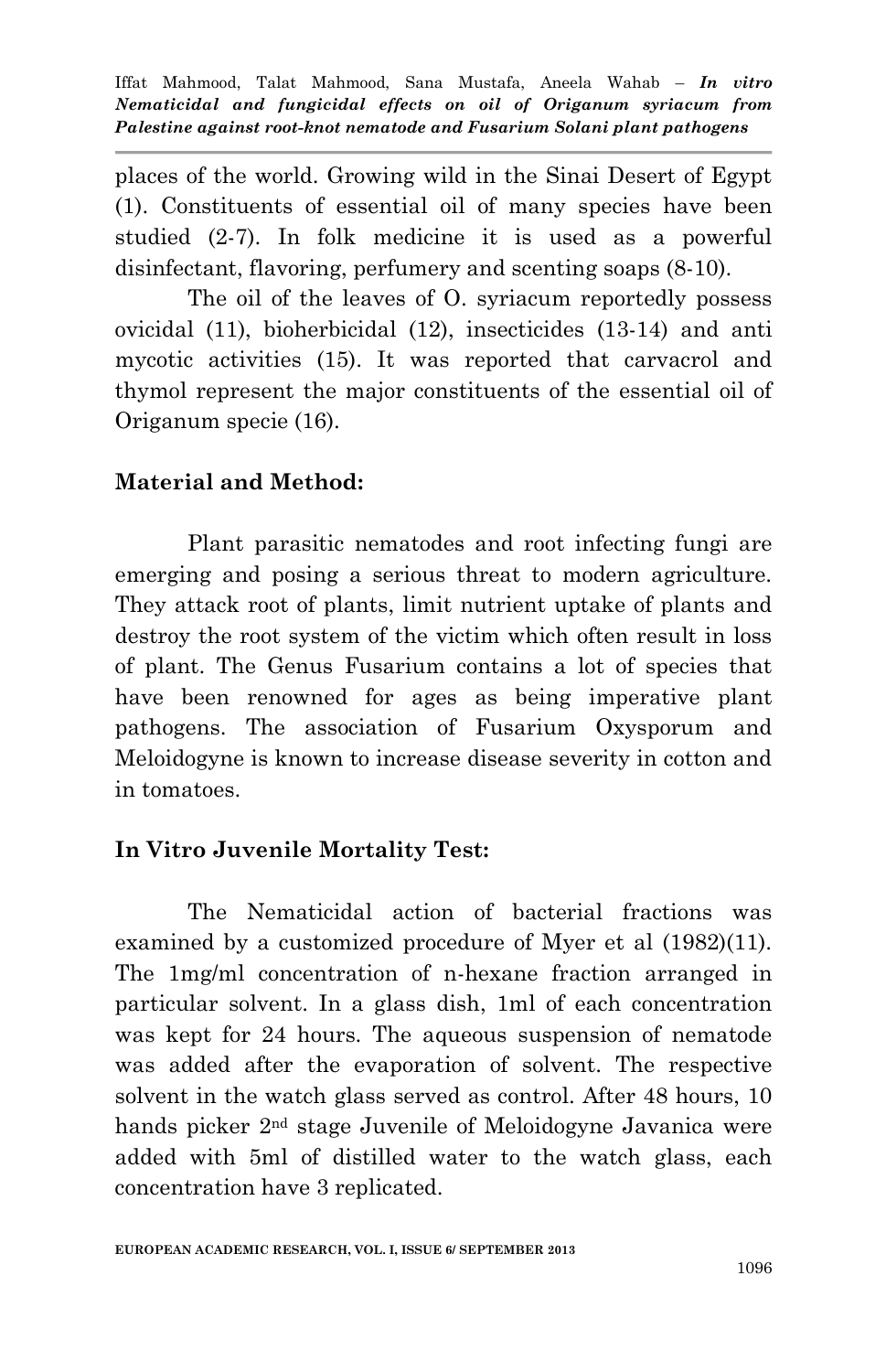#### **In vitro test against root-knot infecting Fungi:**

The fungicidal activity of bacterial fractions was verified by a modified technique of Ara et al (1998)(12). 10 µl of nhexane fraction was applied directly on uncontaminated filter paper discs and desiccated. On one side of the Petri dished, the loaded discs were placed containing Czepak's Dox agar (pH 7.2). A 5mm disc of vigorously breeding culture of plant pathogens like Fusarium Solani, Fusarium Oxysporum, Rhizoctonia Solani and Macrophomina phasolina were vaccinated at another side of the dish. Respective solvents impregnated on the Discs treated as a control. Every treatment was repeated three times and the plates were incubated at 28°C for five days.

#### **Result and Discussion:**

In the present investigation the anti fungal and Nematicidal activity on the extracted n-hexane fraction has been carried out. The n-hexane oily fractions have been screened. The geographical location of the plant affects the chemical composition to some extent. The essential oil Origanum syriacum originated from Southern Palestine near Al-Khalil city has been screened for activity. Oily fractions of nhexane examined in vitro against four species of Phyto pathogenic fungi Fusarium Solani, Fusarium Oxysporum, Rhizoctonia Solani and Macrophomina phasolina tested using the agar disc diffusion method, showed anti fungal activity against two species. The largest activity was observed for Fusarium Solani and moderate observed for Fusarium Oxysporum. However, the oil was found to be infective against two fungi i.e. Rhizoctonia Solani and Macrophomina phasolina (Table 1).

N-hexane fraction was also evaluated against one specie of root-knot nematode. Showed 28% mortality against M.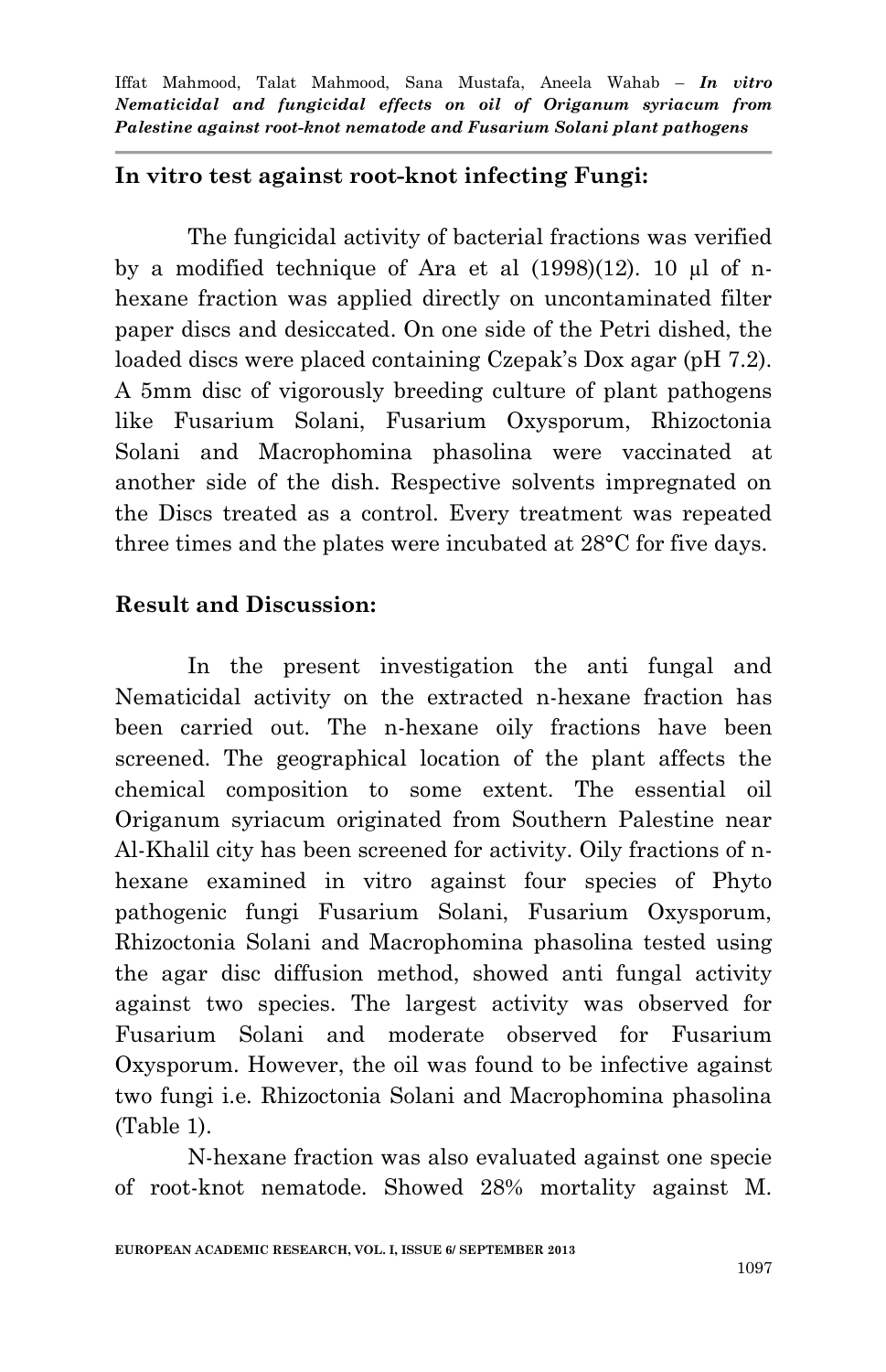Javanica after 24 hours of incubation. However, the mortality significantly increased 83% after 48 hours of exposure (Table 2).

### **Conclusion:**

The oily fractions of n-hexane extracted of O. syriacum collected from Palestine showed anti fungal and Nematicidal activity. Origanum syriacum showed anti fungal activity against the extremely damaging two plant pathogens Fusarium Solani, Fusarium Oxysporum and produced a zone of inhibition 22mm and 10mm (10 µl/disc) respectively. Fraction also showed Nematicidal activity against the plant parasitic nematode Meloidogyne Javanica and showed 83% mortality.

Table 1: Fungicidal activity of the extracted oil of O. syriacum **Zone of Inhibition (mm) (10 µl/disc)**

| <b>TREATMENT</b>        | FS | FО | MР | RS |
|-------------------------|----|----|----|----|
| <b>CONTROL</b>          |    |    |    |    |
| OH Y<br><b>FRACTION</b> |    |    |    |    |

- **FS** FUSARIUM SOLANI
- **FO** FUSARIUM OXYSPORUM
- **MP** MACROPHOMINA PHASEOLINE
- **RS** RHIZOCTONIA SOLANI

Table 2: Nematicidal Activity of the extracted Oil of O. syriacum **Mortality of Meloidogyne Javanica**

| Time         | 24h | 48 h |
|--------------|-----|------|
| Control      |     |      |
| Oil Fraction | 28% | 83%  |

## **BIBLIOGRAPHY:**

1. Aftab K. and A. A. Sial. 1999. "Phytomedicine: New and old approach." *Hamdard Medicus* 42(2): 11-15.

**EUROPEAN ACADEMIC RESEARCH, VOL. I, ISSUE 6/ SEPTEMBER 2013**